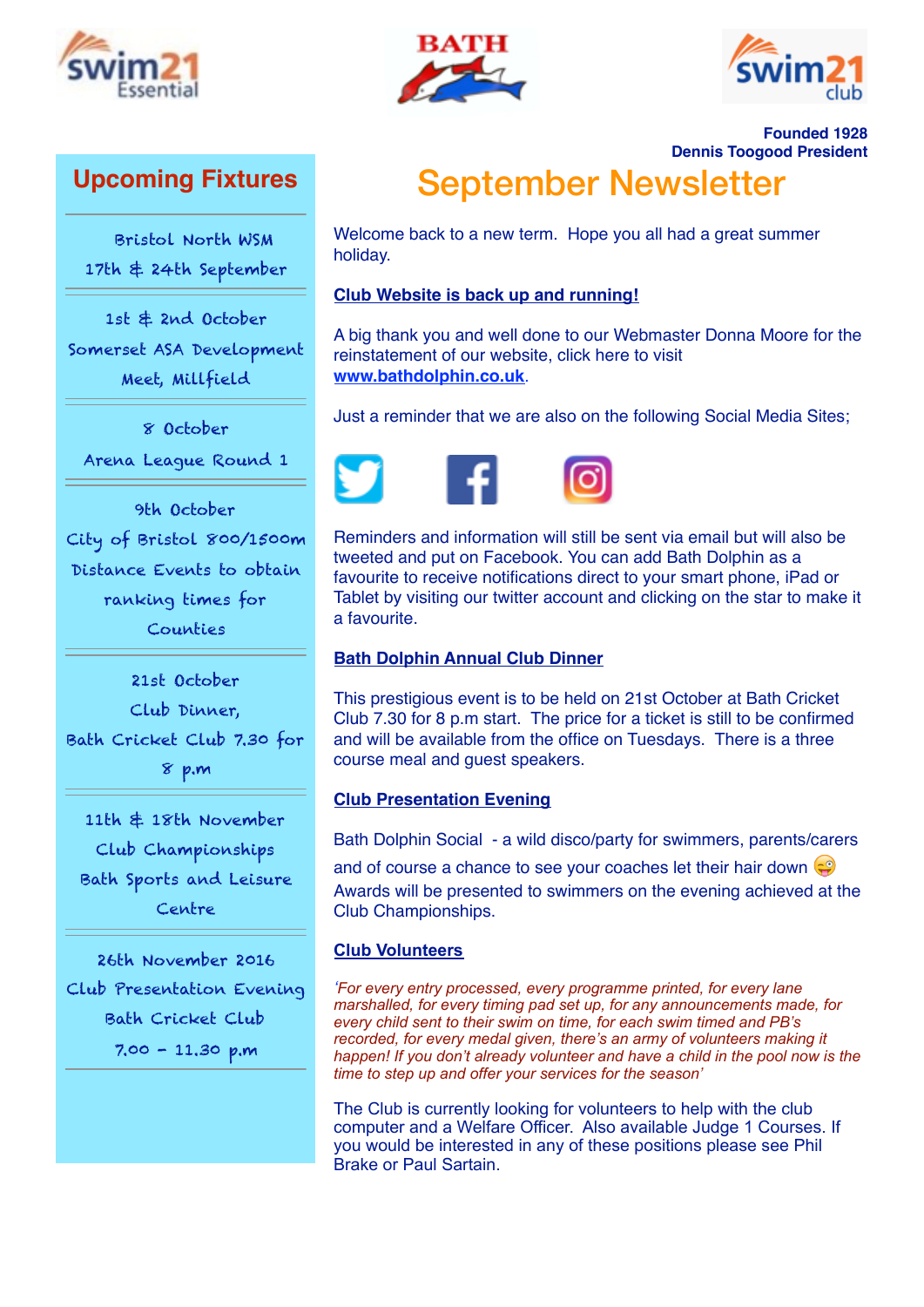





Any parents/carers who have a swimmer in Steve's Junior Squad and would be interested in helping Steve out with entry forms for meets and admin at poolside please speak to Steve or Andy. The Junior Squad is at maximum capacity now and all help is appreciated. I used to do this and its good fun! No commitment iust helpfulness  $\bigoplus$ 

## **New Training Kit**

Following on from Phil's email around new training equipment please see links below. Snorkel, fins and hand paddles are required for **Senior Squad only.** 

<http://www.wiggle.co.uk/speedo-biofuse-training-fin-2/> <http://www.wiggle.co.uk/speedo-centre-snorkel/> <http://www.wiggle.co.uk/speedo-biofuse-power-paddle/>

#### **Somerset ASA Young Volunteer Programme**

This years Young Volunteer Programme is now available for our young people to apply.

Young people need to be aged between 15-25 and can complete at least 25 hours of volunteering from October 2016 to July 2017. Volunteers don't need to be limited to poolside they could be in any capacity within the club.

The first training day will be Saturday 26th November and will be the Young Aquatic Helpers Award. It is hoped that some volunteers will be able to complete a timekeeper or Judge 1 qualification.

Applications need to be sent directly to Kelly Podbury, Somerset ASA Competition Secretary and Young Volunteer Co-ordinator.

#### **Closing date is the 30th September 2015. Please see Paul Sartain for details or email** *[paul.sartain@btinternet.com](mailto:paul.sartain@btinternet.com)*

#### **Junior League Round 3 - 11th September 2016**

For the 3rd and final round of the Southern Junior League the Bath Dolphin team made their longest trip so far to the seaside at Weymouth. This gala so very nearly didn't happen due to a lack of swimmers in certain key areas, so it was with some trepidation that a decision to proceed with a smaller team was only made at the eleventh hour. A big thank you must go to all parents and swimmers who supported this particular event in order that it was able to take place at all.

The gala went off very smoothly in the end, due in no small part to the assistance given by Fran Hill and Molly Cranch on poolside, Rachel Smith in taking the split timings, and Ian Cranch and Johnathon Jones for doing their official bit.

At the end of the day it was the swimmers who stepped up the mark and made the event happen. There was fantastic team spirit on poolside and every swimmer performed to the absolute best of their ability whilst in amongst it all there were some truly fantastic swims.

Some amazing starts and turns were in evidence, it was great to see swimmers breaking the surface last from the start but actually leading the race and, more to the point, holding or increasing this advantage to the end of the race. Well done guys, so you do listen after all!